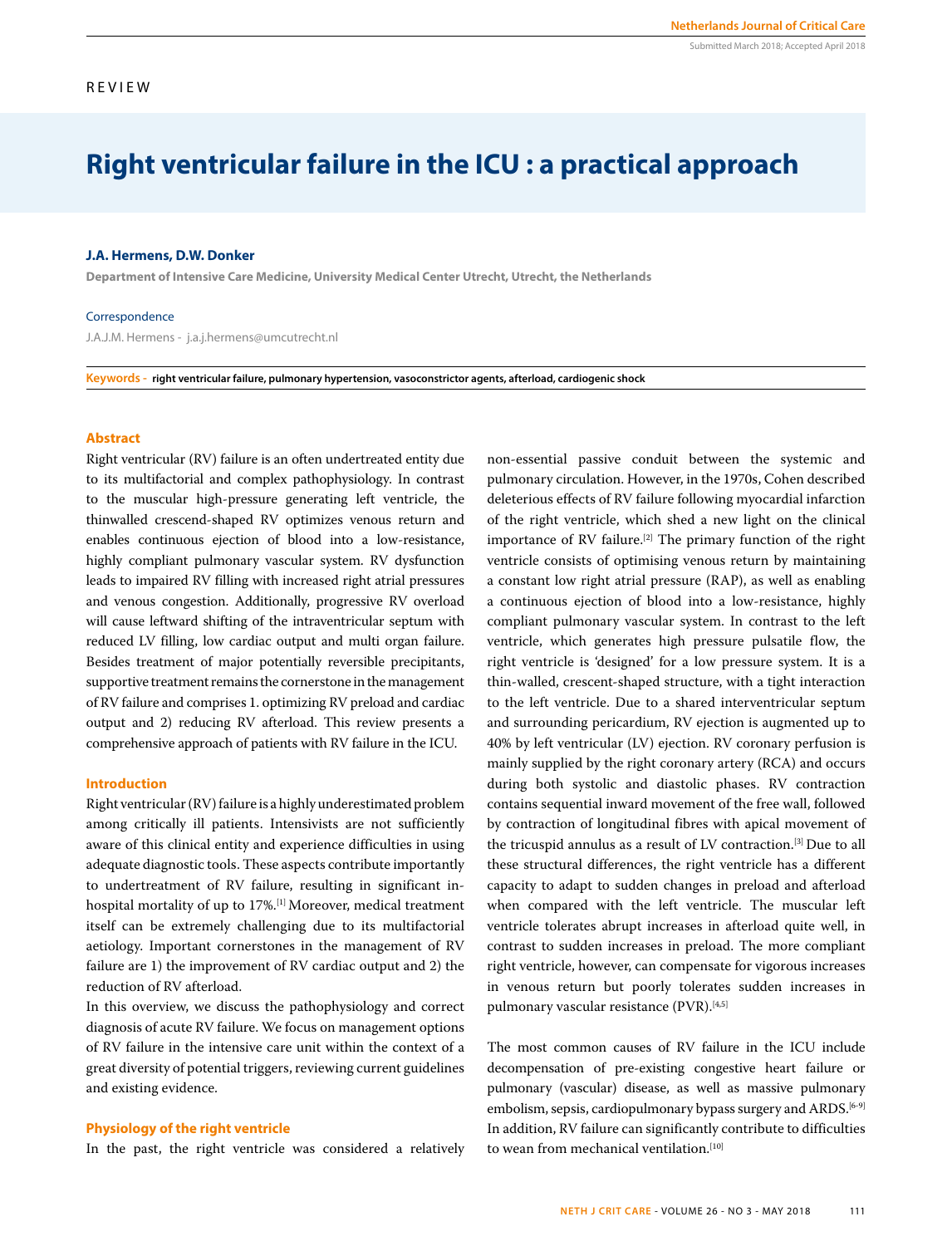In general, the pathophysiology of RV failure can be divided into three main categories: 1) overwhelming preload, 2) insufficient myocardial contractility and 3) excessive afterload. In most cases, RV failure results from a combination of chronic disease together with an acute derangement in one or more of these categories.

## **Pathophysiology of RV failure**

# *Increase in preload*

RV preload and diastolic filling pressures affect contractility and consequently RV cardiac output via the Frank-Starling mechanism. A close interaction of the interventricular septum and ventricular contraction causes 'ventricular interdependence', which means that loading conditions in one ventricle depend on passive filling of the contralateral ventricle. Unlimited or rapid increase in preload may overwhelm RV compensatory mechanisms leading to RV dilation, impaired contractility and increased right-sided filling pressure. This will result in leftward shifting and flattening of the intraventricular septum ('D-shape') with impaired LV filling and decreased cardiac output. As a consequence, systemic hypotension will lead to both organ failure and coronary hypoperfusion, further reducing cardiac performance. In addition, equalisation of RAP and mean systemic filling pressure opposes venous return, causing progressive venous congestion with multi-organ failure and poor prognosis.[11-13]

## *Reduced RV contractility*

Besides an increased preload, intrinsically reduced RV contractility plays an important role. RV contractile forces are generally reduced by two important mechanisms: mechanical overstretching of RV free wall myocytes and myocardial ischaemia, such as in acute RCA occlusion. Right ventricular infarction is associated with an in-hospital mortality of up to 53%.[14] In chronic heart disease and/or pulmonary hypertension, however, contractility of the slowly dilating right ventricle will decline over time with a more gradual onset of symptoms.

## *Excessive afterload*

An increase in RV afterload mainly results from functional and structural alterations of the pulmonary circulation, often associated with worsening of a pre-existing cardiovascular or pulmonary (vascular) disease.

In healthy individuals, PVR is generally less than 90% of the systemic vascular resistance (SVR). When PVR rises gradually, myocardial hypertrophy will ensue and maintain an adequate stroke volume. However, in the case of a sudden increase in RV afterload, there is no time for compensatory RV remodelling to occur resulting in pulmonary hypertension, and haemodynamic collapse. In addition, circulating vasoactive substances, such as interleukin-6, endothelin and serotonin, play a prominent role in the pathogenesis of arterial pulmonary hypertension. During sepsis and ARDS, deranged activity of prostacyclin, nitric oxide (NO) and phosphodiesterase type 5 constitute important targets for specific medical therapy.[17,18] Finally, pathophysiological factors associated with vasoconstrictive properties, such as hypoxaemia, hypercapnia, increased alveolar dead space and reduced functional residual capacity, were all found to significantly increase PVR.<sup>[19-23]</sup>

### **Diagnosis and monitoring of RV failure in the ICU**

# *Clinical aspects of right-sided heart failure*

Although less reliable in the ICU patient, a thorough physical examination and consideration of medical history are important elements in diagnosing potential RV dysfunction. Jugular venous distention, ascites, hepatomegaly and peripheral oedema might easily be recognised. Cardiac auscultation can reveal splitting of the second heart sound and a systolic murmur indicating tricuspid regurgitation, which is best heard over the right sternal border.

## *Echocardiography*

Echocardiography is an easily accessible bedside tool and is therefore a hallmark in diagnosing acute RV failure in the ICU.[24,25] Primarily, overall cardiac dimensions and function should be assessed, as well as the detection of any pericardial effusion. RV dimensions should be assessed from all available views, including parasternal, apical four-chamber and subcostal views. The presence of RV hypertrophy (wall thickness >5 mm) indicates longer existing pressure overload, whereas RV enlargement (RV end-diastolic diameter (EDD)/ LV EDD > 1.0 in apical four-chamber view) indicates RV volume overload, especially in combination with septal D-shaping of the left ventricle in the parasternal short-axis view. Quantitative assessment of RV systolic function is recommended in the guidelines by the following parameters: tricuspid annular plane systolic excursion (TAPSE; <17 mm indicates RV systolic dysfunction), tissue Doppler-derived tricuspid lateral annular systolic velocity (s'; velocity <9.5 cm/s indicates RV systolic dysfunction) or RV index of myocardial performance (RIMP; > 0.54 indicates RV systolic dysfunction).[26] Second, RV filling pressures should be estimated. The right atrial pressure (RAP) is estimated by assessing the diameter and the respiratory collapse of the inferior vena cava and is best measured 15–20mm caudal to the hepatic vein junction *(table 1)*. [27] In addition, fluid responsiveness in both ventilated and spontaneously breathing patients, can be accurately predicted by a respiratory variation in inferior caval vein diameter of  $> 48\%$ .<sup>[28,29]</sup> The systolic pulmonary arterial pressure (PAP) can be reliably quantified by adding together the trans-tricuspid pressure gradient and RAP.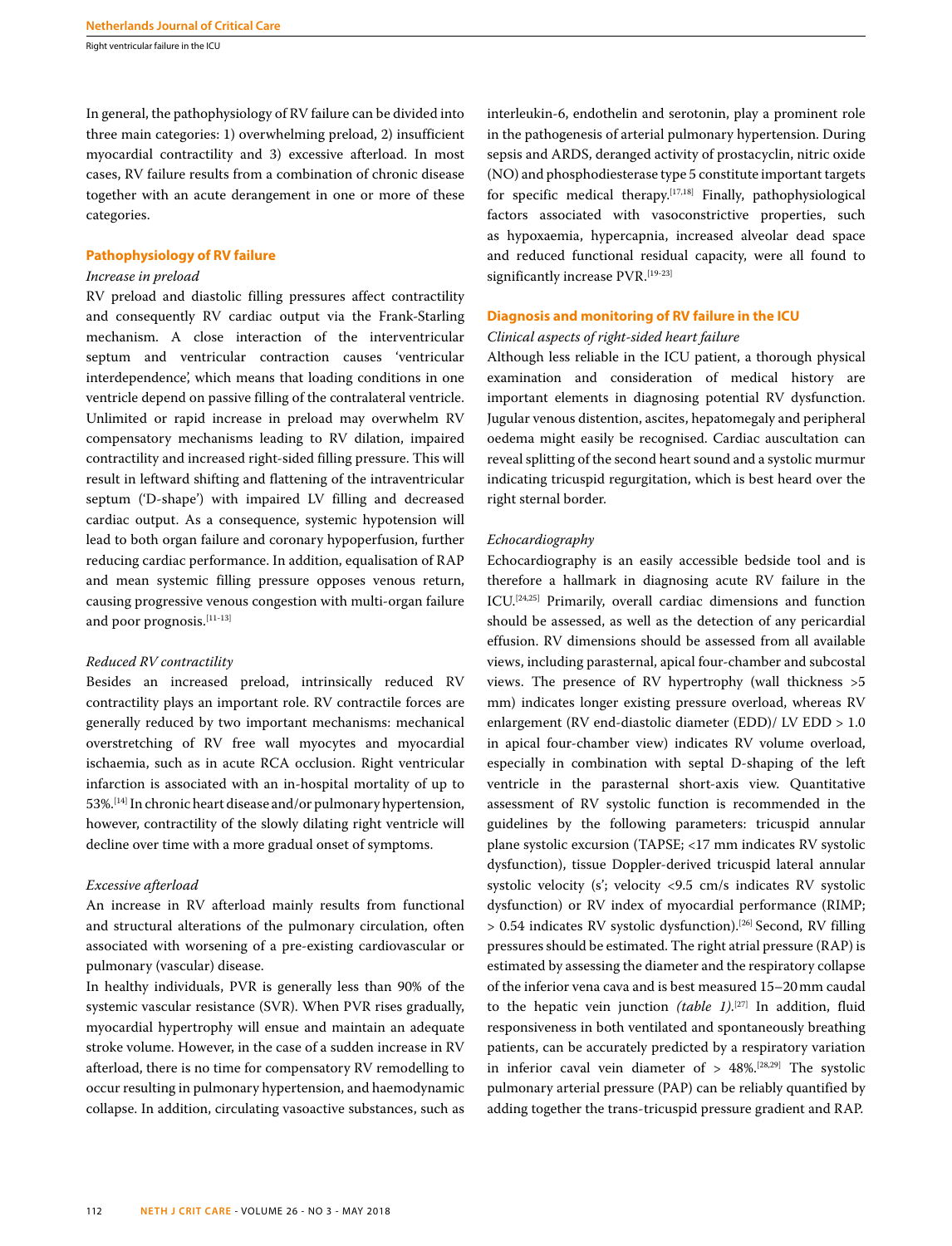# **Table 1.** Estimation of RA pressure by assessing diameter and respiratory collapse of the inferior vena cava

| <b>RA</b> pressure (mmHg) | <b>IVC</b> diameter (mm) | <b>Respiratory collapse</b> |
|---------------------------|--------------------------|-----------------------------|
| $0 - 5$                   | < 15                     | Collapse $> 50%$            |
| $5 - 10$                  | $15 - 25$                | Collapse $> 50%$            |
| $10 - 15$                 | $15 - 25$                | Collapse $<$ 50%            |
| $15 - 20$                 | > 25                     | Collapse $<$ 50%            |
| > 20                      | > 25                     | No collapse                 |

#### *Pulmonary artery catheter (PAC)*

Although the PAC does not positively affect outcome, it is still very useful in specific cases, e.g. after complex cardiac surgery or in patients with circulatory failure of combined aetiology.[30] Although alternative less invasive monitoring devices have been introduced in the past decades, PAC facilitates continuous bedside monitoring of therapeutic effects on cardiac output and right-sided filling pressures and is therefore recommended in the guidelines.[25,31] In contrast to echocardiography, PAC monitoring enables a more comprehensive haemodynamic assessment of RV failure which may manifest by a central venous pressure (CVP) exceeding pulmonary capillary wedge pressure (PCWP) or an increasing CVP and PVR with decreasing cardiac output.

Regarding the complexity of RV failure, treatment should be based on a well-structured approach, which will be discussed in the following section.

## **Management of RV failure in the ICU**

## *Treatment of underlying disease*

Management of RV failure starts with identification of major potentially reversible precipitants that should be managed urgently to avoid further deterioration.

## *Supportive treatment*

## Fluid management and preload optimisation

Initially, patients with acute RV failure may be preload responsive and fluid administration can improve cardiac output by increasing RV end-diastolic volume without measurable changes in transmural pressures. However, too much preload may overwhelm RV compensatory mechanisms leading to quick elevation of RAP and CVP. Therefore, the trend in CVP is a useful parameter for bedside monitoring during volume loading in such patients. In contrast, in cases of clear volume overload and venous congestion, diuretics are recommended provided the mean arterial pressure is adequate. In addition to an adequate preload, an appropriate heart rate and rhythm are also important prerequisites for optimal RV filling. As right atrial contraction contributes up to 40% to RV filling, maintenance or restoration of sinus rhythm is essential.

# Vasopressors and inotropic support

Aside from optimisation of RV preload, it is of utmost importance to maintain an adequate aortic root pressure to allow sufficient right coronary arterial perfusion. This is of particular importance when the PVR approaches or exceeds SVR which in turn jeopardises coronary perfusion in a potentially vicious circle. This goal is achieved with vasopressor support while aiming for a mean arterial pressure >65 mmHg; in patients with chronic pulmonary hypertension, however, treatment should focus on increasing systemic arterial pressure above the RV systolic pressure.[32] Noradrenaline is a potent vasoconstrictor stimulating both alpha- $_1$  and beta- $_2$  adrenergic receptors. Activation of the alpha- $_1$  receptors, however, also causes pulmonary vasoconstriction, especially at doses exceeding 0.5 μg/kg/min.[33] In addition, positive inotropic effects through beta, receptor agonism were found to improve cardiac output and RV performance in patients with pulmonary hypertension and sepsis.[34] Arginine vasopressin (AVP) is a selective vasoconstrictor that mainly targets the vasopressinergic (V1) receptor. AVP is an attractive alternative vasoconstrictor in the treatment of RV failure as it also causes release of nitric oxide with selective pulmonary vasodilation thereby reducing RV afterload.<sup>[35,36]</sup> In addition, AVP causes less tachyarrhythmia compared with noradrenaline and should be used in difficult 'noradrenaline-resistant' cases. However, high-dose vasopressin causes coronary vasoconstriction-induced ischaemia.[37]

In addition to optimising coronary perfusion, RV myocardial function can be further improved using inotropes and/or inodilators. Sympathicomimetic inotropes (e.g. adrenaline, dopamine, dobutamine and isoprenaline) increase myocardial contractility through beta- $_1$  stimulation at lower doses at a cost of unfavourable alpha-agonism causing pulmonary vasoconstriction at higher doses.

Dopamine has dose-dependent pharmacological effects and although it was found to increase cardiac output in patients with pulmonary hypertension, it is not recommended in the current guidelines as it was also found to be associated with increased arrhythmic events and mortality in patients with cardiogenic shock. $^{[38\cdot 40]}$  Dobutamine is a beta-<sub>1</sub> agonist that, in doses up to 5 μg/kg/min, augments RV contractility and reduces afterload due to concomitant beta-<sub>2</sub> stimulation induced vasodilation. It improves RV performance in patients with RV infarction and in pulmonary hypertension-related RV failure.<sup>[41]</sup> However, it causes deleterious side effects including increased myocardial oxygen consumption, susceptibility for arrhythmias, reduced diastolic filling times and a trend towards increased mortality.<sup>[42]</sup> Inodilators including phosphodiesterase (PDE) III inhibitors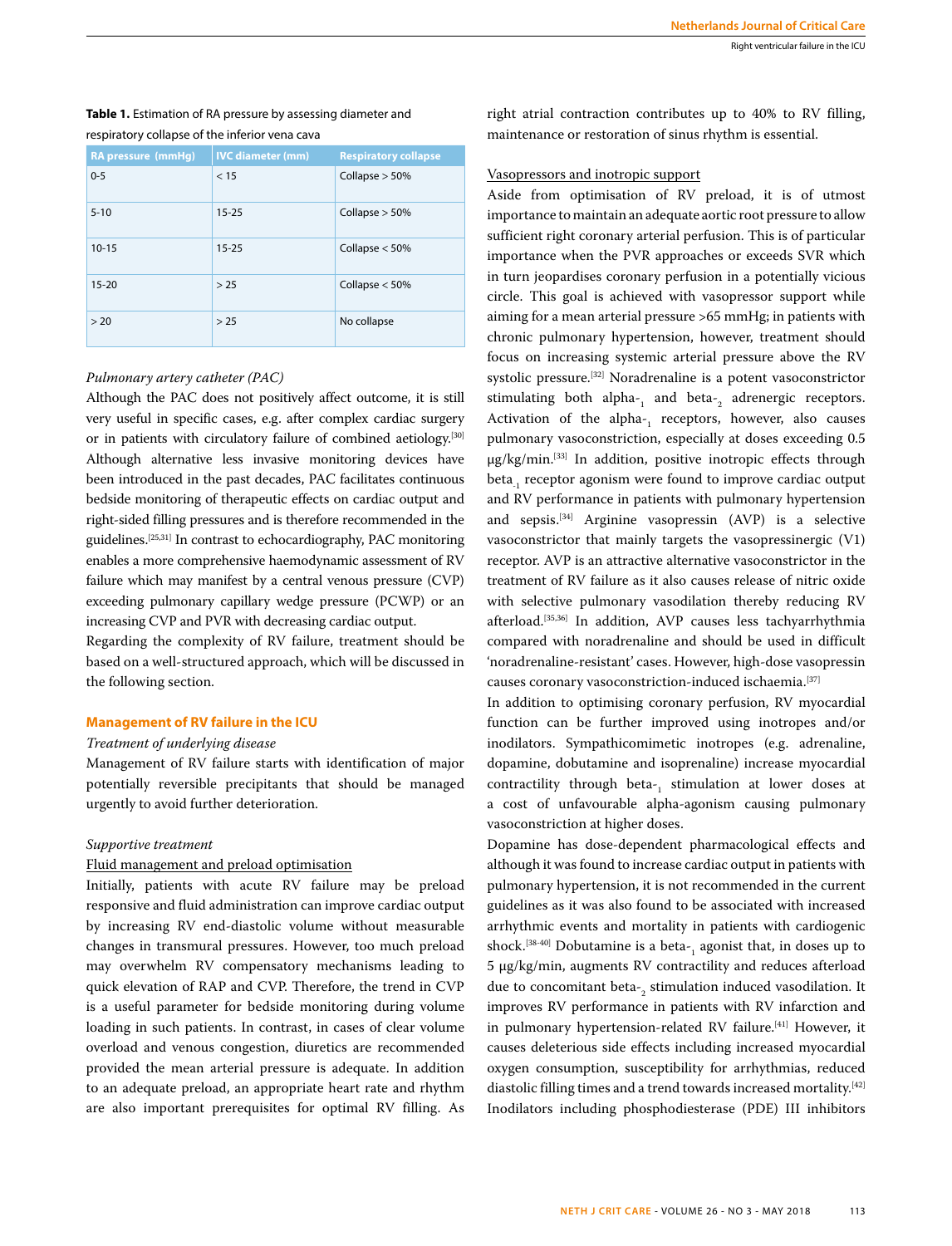and levosimendan increase myocardial contractility due to an increase in intracellular cyclic adenosine monophosphate (cAMP), while simultaneously causing dilation of systemic and pulmonary vascular smooth muscles. PDE III inhibitors such as enoximone and milrinone are good alternatives in the treatment of both patients with decompensated heart failure and following cardiac surgery as they have proven to be equally effective compared with dobutamine.<sup>[43,44]</sup> Because of their combined effect on cardiac contractility and PVR, they are the preferred drugs in patients with RV failure secondary to increased pulmonary afterload.<sup>[45]</sup> Levosimendan increases cardiac contractility by sensitising cardiac troponin C to the effects of intracellular calcium without increasing oxygen consumption. In

patients with biventricular failure or following acute myocardial infarction, levosimendan has been shown to improve RV contractility and diastolic function with reduction in afterload.[46] Morelli et al. observed a reduction in PVR and mean PAP with improvements in cardiac index and RV ejection fraction in 35 ARDS patients treated with levosimendan.<sup>[47]</sup> In general, systemic vasodilation and hypotension caused by all above-mentioned inotropes and inodilators necessitate combined treatment with vasopressors in order to avoid systemic hypotension.

## Afterload reduction

Measures in minimising RV afterload include reduction of PVR either by non-pharmacological or pharmacological methods.

| <b>Drug</b>                   | <b>Dosage</b>                                                                                                    | <b>Drug characteristics</b>                                                                                                                         | <b>Duration of</b><br>action $(\mathbf{t}_{1,2})$ | <b>Potential side effects</b>                                                                                         |  |
|-------------------------------|------------------------------------------------------------------------------------------------------------------|-----------------------------------------------------------------------------------------------------------------------------------------------------|---------------------------------------------------|-----------------------------------------------------------------------------------------------------------------------|--|
| <b>Vasopressors</b>           |                                                                                                                  |                                                                                                                                                     |                                                   |                                                                                                                       |  |
| Noradrenaline                 | $0.2 - 1.0 \mu g/kg/min$                                                                                         | systemic vasoconstriction through<br>stimulation alpha-.<br>and beta-, receptors                                                                    | $1-2$ min                                         | excessive vasoconstriction may<br>worsen tissue perfusion, pulmonary<br>vasoconstriction at dose $> 0.5 \mu q/kg/min$ |  |
| Arginine vasopressin          | 20 units/ml<br>dose 1-4 units/hour                                                                               | * systemic vasoconstriction through<br>stimulation V1 receptor<br>* Selective pulmonary vasodilation<br>due to release NO                           | 4-20 min                                          | excessive vasoconstriction may worsen<br>tissue perfusion and cause coronary<br>ischemia [50,51]                      |  |
| Sympathicomimetic inotropics  |                                                                                                                  |                                                                                                                                                     |                                                   |                                                                                                                       |  |
| Dopamine                      | $2-20 \mu q/kg/min$                                                                                              | Dose dependent stimulation:<br>* 2-5 µg/kg.min: dopaminergic<br>receptor<br>* 5-10 µg/kg.min:beta-, receptor<br>* 10-20 μg/kg.min: alpha-, receptor | 2 min                                             | arrhythmic events and increased mortality<br>in patients with cardiogenic shock [53]                                  |  |
| Dobutamine                    | $2-20 \mu g/kg/min$                                                                                              | beta-1 and beta-2 stimulation                                                                                                                       | $2-3$ min                                         | tachyarrhythmia, increased myocardial<br>oxygen consumption, systemic vasodilation                                    |  |
| <b>Inodilators</b>            |                                                                                                                  |                                                                                                                                                     |                                                   |                                                                                                                       |  |
| Enoximone                     | $5-20 \mu q/kg/min$                                                                                              | Increase intracellular cAMP                                                                                                                         | 6-8 hours                                         | pulmonary and systemic dilation of smooth<br>muscles with hypotension                                                 |  |
| Milrinone                     | $0.375 - 0.75 \mu q/kg/min$                                                                                      | Increase intracellular cAMP                                                                                                                         | 1-2 hours                                         | pulmonary and systemic dilation of smooth<br>muscles with hypotension, tachyarrhythmia                                |  |
| Levosimendan                  | $0.1 - 0.2 \mu q/kg/min$<br>(optional bolus of 6-12 µg/kg<br>bolus in 10 min; not<br>recommended if SBP<90 mmHq) | Sensitizing cardiac troponin C to<br>effects of intracellular calcium                                                                               | 1 hour                                            | strong systemic dilation with severe<br>hypotension                                                                   |  |
| <b>Reduction of afterload</b> |                                                                                                                  |                                                                                                                                                     |                                                   |                                                                                                                       |  |
| <b>Inhaled</b>                |                                                                                                                  |                                                                                                                                                     |                                                   |                                                                                                                       |  |
| <b>NO</b>                     | $1-40$ ppm                                                                                                       | Reduction of pulmonary vascular<br>motor tone bij increasing production<br>of cGMP                                                                  | 15-30 sec                                         | Methemoglobinemia and rebound<br>pulmonary hypertension after abrupt<br>withdrawal                                    |  |
| Epoprostenol                  | $5-20 \mu q/kg/min$                                                                                              | Reduction of pulmonary vascular<br>motor tone bij activation of cGMP                                                                                | $2-3$ min                                         |                                                                                                                       |  |
| <b>Iloprost</b>               | $2.5 - 5 \mu$ g 6-9 times/day                                                                                    |                                                                                                                                                     | 30 min                                            |                                                                                                                       |  |
| <i><b>Intravenous</b></i>     |                                                                                                                  |                                                                                                                                                     |                                                   |                                                                                                                       |  |
| Epoprostenol                  | titrate upward<br>in 2 ng/kg/min increments<br>according to effect                                               | Reduction of pulmonary vascular<br>motor tone bij activation of cGMP                                                                                | $2-3$ min                                         | Systemic hypotension, increased<br>V/Q mismatch, increased bleeding due to<br>antiplatelet effect, flushing           |  |
| <b>Iloprost</b>               | $1-5$ ng/kg/min                                                                                                  |                                                                                                                                                     | $30 \text{ min}$                                  | Systemic hypotension, increased<br>V/Q mismatch, increased bleeding due to<br>antiplatelet effect, flushing           |  |
| Oral                          |                                                                                                                  |                                                                                                                                                     |                                                   |                                                                                                                       |  |
| Sildenafil                    | 10-20 mg 3 times/day                                                                                             | Reduction of pulmonary vascular<br>motor tone bij blocking degradation<br>of cGMP                                                                   | 3-4 hours                                         | As above, with less side affects when<br>compared to intravous administration                                         |  |

Definition of abbreviations:  $t_{1/2}$ = elimination half time; NO=nitric oxide; cAMP= cyclic adenosine monophoshate; cGMP= cyclic guanosine monophosphate; V/Q= ventilation/perfusion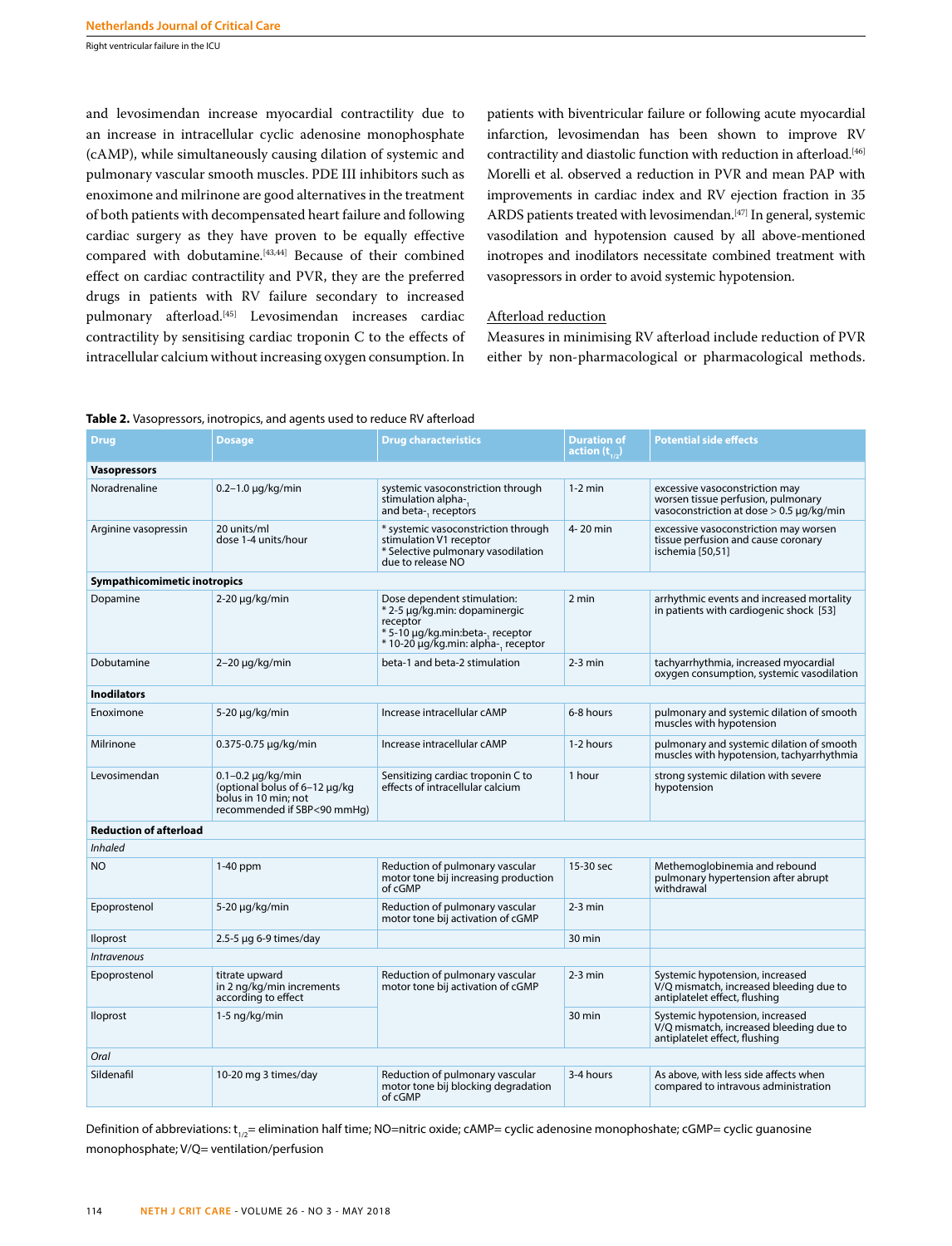Non-pharmacological treatments should focus on appropriate ventilation strategies preventing hypoxia and hypercapnia.

Pharmacological treatment includes pulmonary vasodilators that can be classified according to their mechanism of action. Aside from pulmonary vasodilation, systemic administration of these agents also causes severe reduction in systemic blood pressure, which means they should only be used after optimisation of cardiac output. As an alternative, inhaled vasodilators should be considered as they hardly affect systemic pressure. As these agents only act in selectively ventilated lung units, they reduce intrapulmonary shunting.<sup>[48]</sup>

# Pulmonary vasodilator therapy

*Inhaled nitric oxide (NO)* is very potent in selectively reducing pulmonary vasomotor tone by increasing the production of cGMP. Unlike systemic pulmonary vasodilators, NO does not increase intrapulmonary shunting as effects are limited to ventilated areas only.<sup>[49,50]</sup> In combination with systemic inodilators, NO may act synergistically, while discontinuation of NO should be done with caution to avoid rebound pulmonary hypertension. Prolonged administration is limited by methaemoglobinaemia but is rarely observed in daily practice.[51] Although NO has been shown to reduce PVR with transient improvement of oxygenation in patients with ARDS, there are no survival benefits.[52]

Prostacyclin derivatives include prostaglandin-I2 (prostacyclin, PGI2) with its analogues (iloprost) and prostaglandin E1 (PGE1, alprostadil). Prostacyclins reduce pulmonary vasomotor tone through activation of cGMP and administration by inhalation reduces systemic vasodilator effects and intrapulmonary shunting.[53] Published experience in the ICU is limited and epoprostenol remains the only therapy that has been shown to improve survival in patients with pulmonary hypertension.<sup>[54]</sup> Inhaled iloprost was also found to be beneficial in RV failure following cardiac surgery.[55]

Oral phosphodiesterase-5 inhibitors (sildenafil) block the degradation of cGMP, resulting in a rapid reduction in PVR.<sup>[56]</sup> Moreover, oral sildenafil has been found to facilitate weaning of inhaled and parental pulmonary vasodilators by limiting rebound pulmonary hypertension in patients following implantation of a left ventricular assist device (LVAD)<sup>[57]</sup> and it reduces PVR in patients with pulmonary hypertension after cardiac surgery.[58,59] Although PDE5 expression was found to be absent in the normal heart, PDE5 was found to be significantly upregulated in patients with RV hypertrophy, suggesting a focus for positive inotropic effects of phosphodiesterase-5 inhibitors, requiring further clinical evaluation.<sup>[60]</sup> In addition, in a small cohort of ARDS patients, oral sildenafil improved RV haemodynamics but worsened oxygenation.<sup>[61]</sup>

*Table 2* shows an overview of all mentioned agents and their characteristics.

# **Mechanical ventilation**

As stated earlier, important non-pharmacological goals to reduce PVR are the prevention of hypoxia, hypercapnia and compression of pulmonary vasculature at extremes of lung volumes. Both atelectasis and high volume ventilation should therefore be avoided. In general, positive pressure ventilation (PPV) decreases LV preload by limiting venous return, while high tidal volume (Vt) ventilation with high positive end-expiratory pressure (PEEP) may increase PAP and RAP, worsen tricuspid regurgitation and increase RV afterload.[23] Should PPV be necessary, then a 'right ventricle protective ventilation strategy' is appropriate, including: 1) Aiming for the lowest possible Vt and plateau pressure (<27 cmH2O) with driving pressure (plateau pressure – total PEEP) <18 cmH2O; 2) Limiting pulmonary vasoconstriction by strict O2 targets (oxygen saturation > 90%) and CO2 control (aim at paCO2 < 48 mmHg) and 3) Prone positioning to unload the right ventricle through improved alveolar ventilation and oxygenation with decreasing airways pressures.<sup>[62,63]</sup>

In addition, the optimal values of haemoglobin and haematocrit in patients with RV failure remain a matter of debate. Given the likelihood that anaemia, especially in the presence of hypoxia, may worsen RV failure, it is the authors' perception that it is reasonable to aim for haemoglobin levels >6 mmol/l.

#### **Mechanical support**

In cases of severe or refractory RV failure, despite all abovementioned strategies, mechanical support can be considered in individual cases. The decision to perform mechanical support should be taken by a multidisciplinary team and performed in patients with potentially reversible causes of RV failure before initiation of irreversible end-organ failure.<sup>[64]</sup> The Survival After Veno-arterial ECMO (SAVE) score can help to predict survival for patients receiving extracorporeal membrane oxygenation (ECMO) for refractory cardiogenic shock (online calculator at http://www.save-score.com).[65] Early transfer of the patient to an appropriate centre is essential and device selection depends on the anticipated duration of mechanical support. In selective cases, mechanical circulatory support can be used as a bridge to recovery or as a bridge to heart or lung transplant.

## *ECMO and intra-aortic balloon pump (IABP)*

Venovenous (VV) ECMO may be used in patients with isolated severe refractory respiratory failure.<sup>[66]</sup> In ARDS patients, VV ECMO has shown to lower RV afterload by the ability to reduce ventilator settings.[67] In cases of concomitant severe RV cardiac dysfunction, a combined treatment of VV ECMO and IABP could be beneficial.<sup>[68]</sup> However, short-term RV mechanical support can also be supplied by veno-arterial (VA) ECMO, which simultaneously unloads the right ventricle and supports pulmonary function.[69] In selective cases, ECMO can be used either as a bridge to lung transplant or as extended postoperative application in lung transplant recipients to control reperfusion injury.[70,71]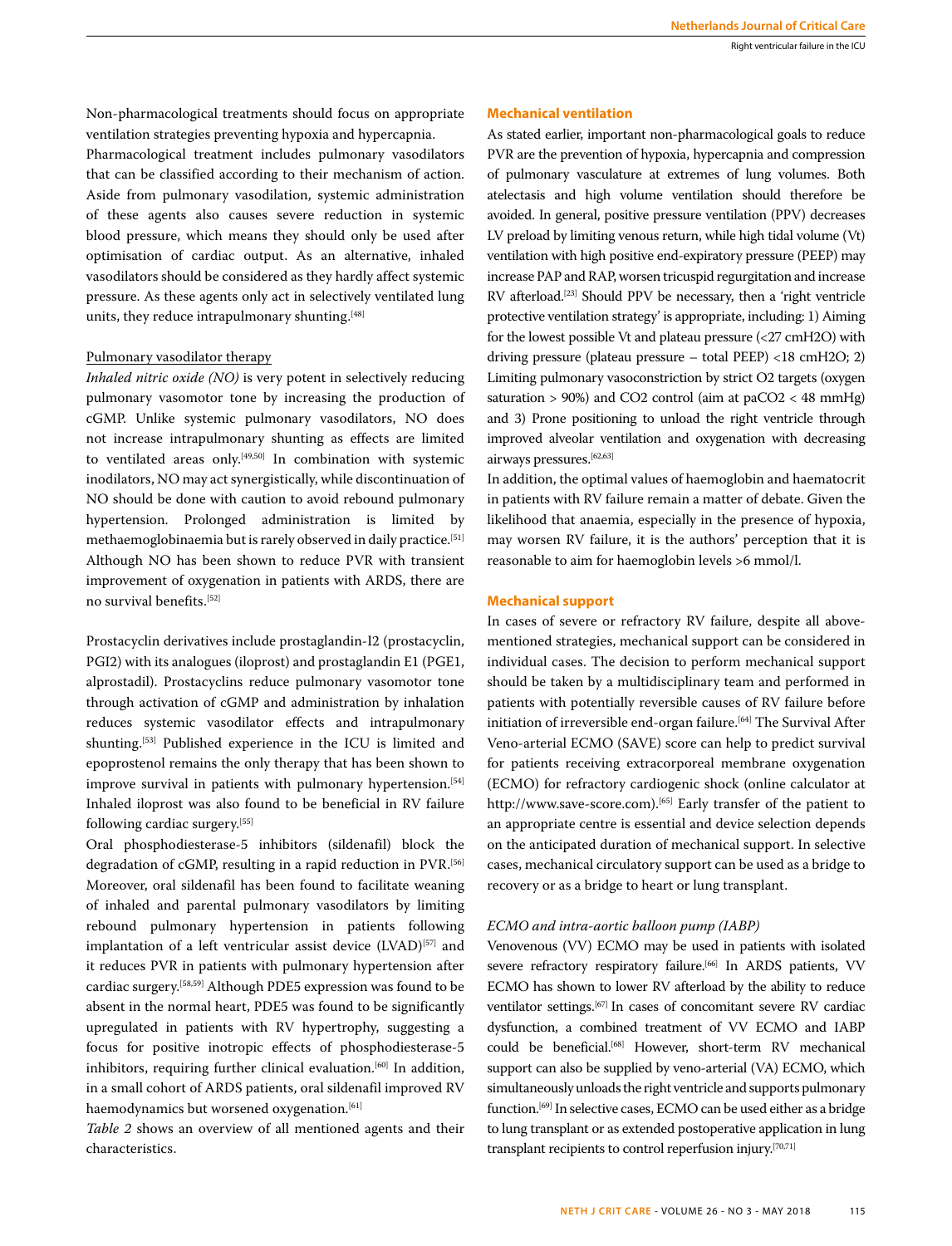#### *Right ventricular assist device (RVAD)*

An RVAD (inserted either surgically or percutaneously) drains blood from the caval vein or right atrium and returns it into the pulmonary artery, which results in supporting the failing right ventricle. These devices are appropriate for longer-term use (e.g. several weeks) and can be combined with an oxygenator in case of severe pulmonary dysfunction. They have been successfully used in patients with RV failure after cardiopulmonary bypass or after RV infarction.[72] In addition, following LVAD implantation, RV failure can occur due to changes in the geometrical shape of the right ventricle and increase in preload after unloading the left ventricle. Severe cases can be bridged with a temporary RVAD, although one-year survival is still worse compared with patients not requiring an RVAD.[73] Most patients, however, will either die from complications such as bleeding, thromboembolic events, infection, or multi-organ failure. More recently, the use of commercially available devices for permanent RV support has been reported to be clinically feasible but long-term results are lacking.<sup>[74,75]</sup>

The systematic approach of acute RV failure in the ICU and appropriate treatment are summarised in *figure 1.* 



**Figure 1:** Systematic approach of acute right ventricular failure in the ICU Definition of abbreviations:  $MAP=$  mean arterial pressure;  $PDE =$ phosphodiesterase; Vt= tidal volume, Hb= hemoglobine; sat= oxygen saturation; NO= nitric oxide; iv= intravenous.

## **Conclusion**

RV failure in the ICU is often caused by different aetiologies and scientific evidence of pharmacological treatment in isolated RV failure is limited. In addition to treatment of the reversible causes of acute RV failure, management mainly consists of supportive treatment. At present, despite advances in treatment, RV failure refractory to supportive therapy remains a lethal condition without a cardiac transplant.

#### **Disclosures**

All authors declare no conflict of interest. No funding or financial support was received.

#### **References**

- 1. Spinar J, Parenica J, Vitovec J, et al. Baseline characteristics and hospital mortality in the Acute Heart Failure Database (AHEAD) Main registry. Crit Care. 2011;15:R291.
- 2. Cohen JN, Guiha NH, Broder MJ, Limas CJ. Right ventricular infarction, clinical and hemodynamic features. Am J Cardiol. 1974;33:209-14.
- 3. Markel TA, Wairiuko GM, Lahm T, et al The right heart and its distinct mechanisms of development, function, and failure. J Surg Res. 2008;146:304-13.
- 4. Braunwald E. Pathophysiology of heart failure. In: Braunwald's Heart Disease: a textbook of cardiovascular medicine, 10th Edition. Philadelphia: Elsevier Saunders; 2014.
- 5. Pinsky MR. The right ventricle: interaction with the pulmonary circulation. Crit Care. 2016;20:266.
- 6. Kurzyna M, Torbicki A, Pruszczyk P, et al. Disturbed right ventricular ejection pattern as a new Doppler echocardiographic sign of acute pulmonary embolism, Am J Cardiol. 2002;90:507-11.
- 7. Dhainaut JF, Lanore JJ, de Gournay JM, et al. Right ventricular dysfunction in patients with septic shock. Intensive Care Med. 1988;14(Suppl 2):488-91.
- 8. Haddad F, Couture P, Tousignant C, Denault AY. The right ventricle in cardiac surgery, a perioperative perspective: II. Pathophysiology, clinical importance, and management. Anesth Analg. 2009;108:422-33.
- 9. Mekontso Dessap A, Boissier F, Charron C, et al. Acute cor pulmonale during protective ventilation for acute respiratory distress syndrome: prevalence, predictors, and clinical impact. Intensive Care Med. 2016;42:862-70.
- 10. Richard C, Teboul JL. Weaning failure from cardiovascular origin. Intensive Care Med. 2005;31:1605-7.
- 11. Berlin DA, Bakker J. Starling curves and central venous pressure. Crit Care. 2015;19:55. Guyton AC, Lindsey AW, Abernathy B, Richardson T. Venous return at various right atrial pressures and the normal venous return curve. Am J Physiol. 1957;189:609-15.
- 13. Damman K, van Deursen VM, Navis G, Voors AA, van Veldhuisen DJ, Hillege HL. Increased central venous pressure is associated with impaired renal function and mortality in a broad spectrum of patients with cardiovascular disease. J Am Coll Cardiol. 2009;53:582-8.
- 14. Jacobs, AK, Leopold JA, Bates E, et al. Cardiogenic shock caused by right ventricular infarction. J Am Coll Cardiol. 2003;41:1273-9.
- 15. Pulido JN, Afessa B, Masaki M, et al. Clinical spectrum, frequency, and significance of myocardial dysfunction in severe sepsis and septic shock. Mayo Clin Proc. 2012;87:620-8.
- 16. Mitsuo T, Shimazaki S, Matsuda H. Right ventricular dysfunction in septic patients. Crit Care Med. 1992;20:630-4.
- 17. Druml W, Steltzer H, Waldhausl W, et al. Endothelin-1 in adult respiratory distress syndrome. Am Rev Respir Dis. 1993;148:1169-73.
- 18. Galie N, Manes A, Branzi A. Prostanoids for pulmonary arterial hypertension. Am J Respir Med. 2003;2:123-37.
- 19. Balanos GM, Talbot NP, Dorrington KL, Robbins PA. Human pulmonary vascular response to 4 h of hypercapnia and hypocapnia measured using Doppler echocardiography. J Appl Physiol. 2003;94:1543-51.
- 20. Marshall BE, Marshall C, Frasch F, Hanson CW. Role of hypoxic pulmonary vasoconstriction in pulmonary gas exchange and blood flow distribution. 1. Physiologic concepts. Intensive Care Med. 1994:20:291-7.
- 21. Vieillard-Baron A, Matthay M, Teboul JL, et al. Experts' opinion on management of hemodynamics in ARDS patients: focus on the effects of mechanical ventilation. Intensive Care Med. 2016;42:739-49.
- 22. Nuckton TJ, Alonso JA, Kallet RH, et al. Pulmonary dead-space fraction as a risk factor for death in the acute respiratory distress syndrome. N Engl J Med 2002;346:1281-6.
- 23. Smeding L, Lust E, Plötz FB, Groeneveld AB. Clinical implications of heart-lung interactions. Neth J Med. 2010;68:56-61. Review.
- 24. Lancellotti P, Price S, Edvardsen T, et al. The use of echocardiography in acute cardiovascular care: recommendations of the European Association of Cardiovascular Imaging and the Acute Cardiovascular Care Association. Eur Heart J Acute Cardiovasc Care. 2015;4:3-5.
- 25. Harjola VP, Mebazaa A, Čelutkienė J, et al Contemporary management of acute right ventricular failure: a statement from the Heart Failure Association and the Working Group on Pulmonary Circulation and Right Ventricular Function of the European Society of Cardiology. Eur J Heart Fail. 2016;18:226-41.
- 26. Lang RM, Badano LP, Mor-Avi V, et al. Recommendations for cardiac chamber quantification by echocardiography in adults: an up-date from the American Society of Echocardiography and the European Association of Cardiovascular Imaging. Eur Heart J Cardiovasc Imaging. 2015;16:233-71.
- 27. Kircher BJ, Himelman RB, Schiller NB. Noninvasive estimation of right atrial pressure from the inspiratory collapse of the inferior vena cava. Am J Cardiol. 1990;66:493-6.
- 28. Feissel M, Michard F, Faller JP, Teboul JL. The respiratory variation in inferior vena cava diameter as a guide to fluid therapy. Intensive Care Med. 2004;30:1834-7.
- 29. reau S, Bortolotti P, Colling D, et al. Diagnostic Accuracy of the Inferior Vena Cava Collapsibility to Predict Fluid Responsiveness in Spontaneously Breathing Patients With Sepsis and Acute Circulatory Failure. Crit Care Med. 2017;45:e290-7.